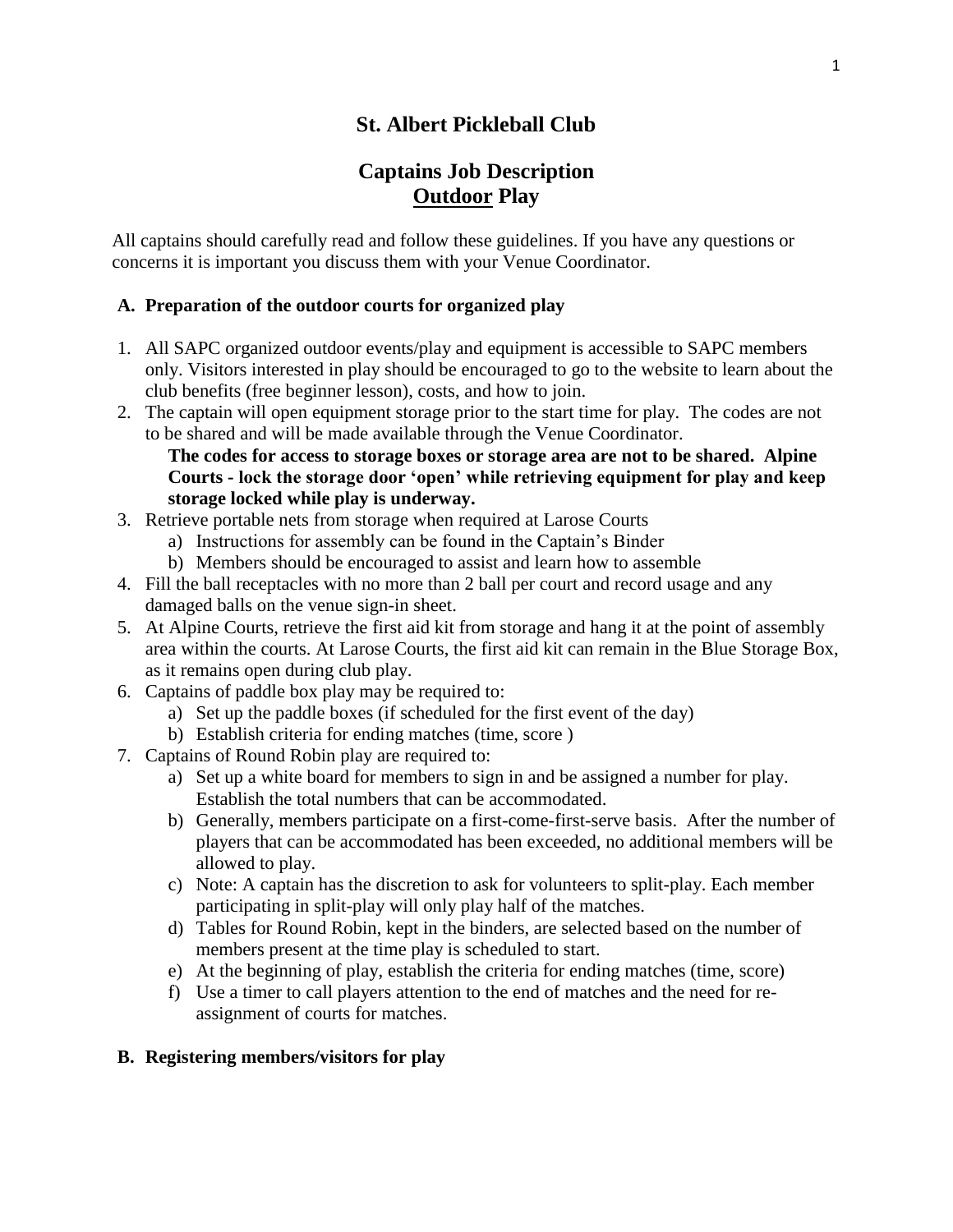- 1. Set up the venue sign in sheet (found in the Captain Binder) and be sure the sign in sheet is dated and the location and time is noted.
- 2. Advise all players that they must sign in before they place their paddle in boxes or go on the courts.
- 3. The Venue Coordinator (or a designate) will submit all sign in sheets to the treasurer at least monthly.
- 4. Visitors must complete a waiver form at each play or ensure one has been completed in the past 6 months (maintained in the binder).
- 5. Visitors must abide by the Visitor Policy and are encouraged to register as a member on the club website.

## **C. Health and Safety**

- 1. Players are required to wear proper outdoor court footwear to avoid injuries.
- 2. Ensure the courts are free of water and debris.
- 3. To allow you to play, you can assign another member to keep time for games.
- 4. Ensure players adhere to the code of conduct (see website). Advise players of the consequences of breaches of the code of conduct and report misconduct to the Venue Coordinator.
- 5. Should a player receive a minor injury, first aid supplies are kept in the first aid kits.
- 6. In the event of an emergency call 911 and follow the dispatcher's directives.
	- a) A list of board members and contact information is provided in the Binder. For 911 emergencies, as soon as the emergency has been dealt with, notify a board member about the event
	- b) Complete a Medical Incident Report for all minor and emergency events and retain the form in the binder (forwarded to the Treasurer with other documents at month end).

## **D. Closing up the court after play**

- 1. At the end of the club events/play for the day, return equipment to storage (e.g., paddle boxes, Captain's Binder, balls).
- 2. Record returned or damaged balls on the venue sign in form.
- 3. Lock the storage area.

## **E. General**

- 1. From time to time you may need a replacement/substitute. Inform your Venue Coordinator as soon as you are aware of any dates for which you need a replacement.
- 2. Encourage members to let their name stand for becoming a captain or a spare captain and participate in training.
- 3. Set the tone for play by modeling behaviour that is in compliance with the SAPC Code of Conduct.
- 4. Members who wish to arrange for play at times outside of SAPC organized play are to be informed they need to use their own balls. Access to storage is not available when there is no club organized play or a captain is not available for scheduled play.